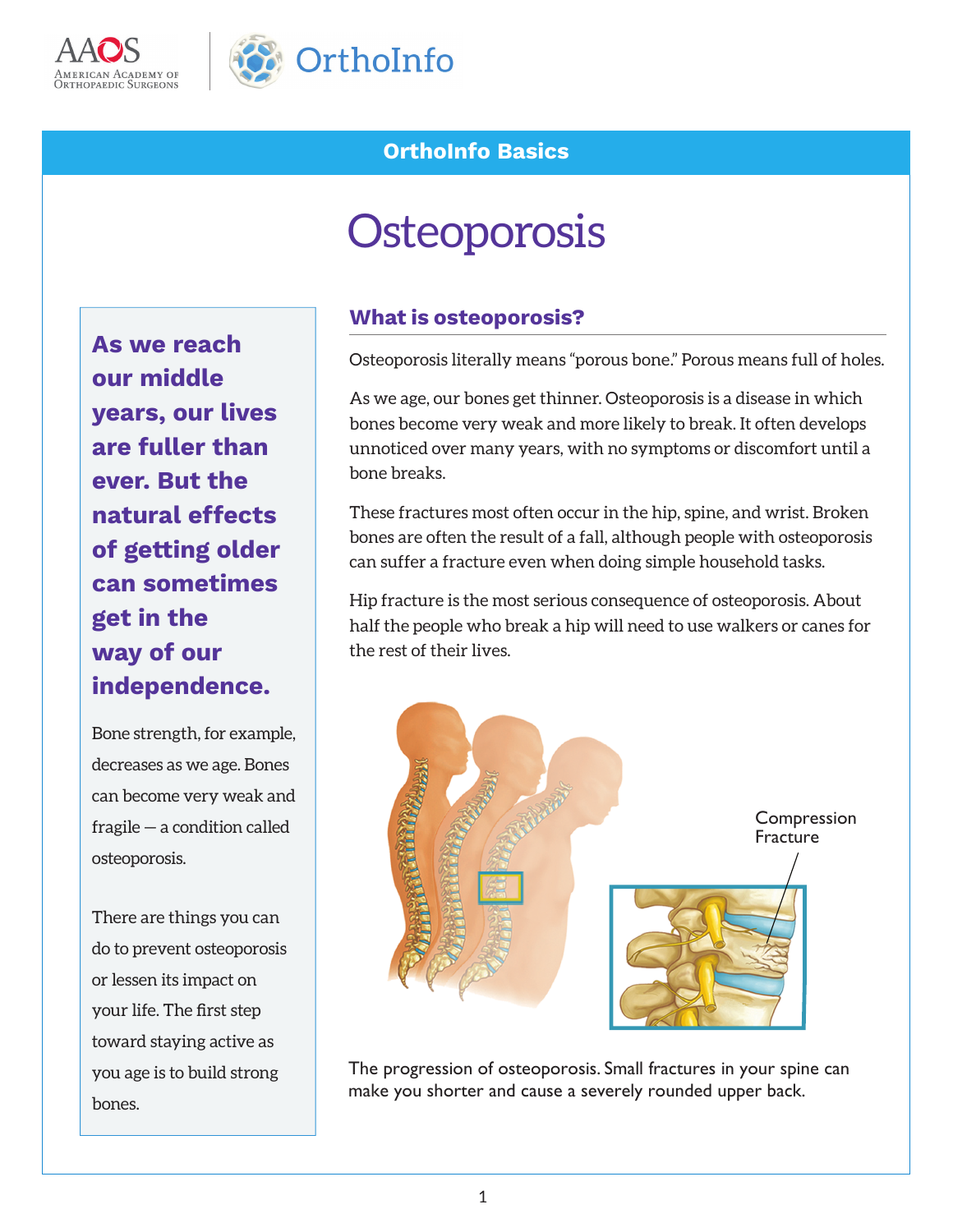## **Who should be concerned about osteoporosis?**

An estimated 54 million Americans have either osteoporosis or low bone mass.

Osteoporosis most often occurs in older women, but men are also at risk. One in two women and one in five men over age 65 will break a bone because of osteoporosis.

Being aware of what causes bone loss can help you determine your risk for developing osteoporosis.

**Age.** Everyone loses bone with age. During your 30s, your body builds less new bone to replace the old bone. Although osteoporosis can strike at any age, older people are at greater risk.

**Body size.** People with small, thin builds are at risk.

**Ethnicity.** Osteoporosis can affect anyone, but Caucasian and Asian people are more likely to develop it.

**Family history.** If your family has a history of osteoporosis or broken bones, you are at greater risk for the disease.

**Nutrition.** Low body weight and poor nutrition, including a diet low in calcium and vitamin D, can make you more prone to bone loss.

**Lifestyle.** Lack of exercise, smoking, and too much alcohol can make your bones weaker.

**Medications.** Some medicines, such as steroids, can increase your risk for osteoporosis.

## **How is osteoporosis diagnosed?**

A bone density test helps your doctor identify osteoporosis.

**When to test.** If you are a woman over 65 or a man over 70, you should have a bone density test.

Many doctors recommend bone density tests to women during menopause. This is because once they reach menopause, women's bodies produce less estrogen — a hormone that helps keep bones strong.

**About the test.** A bone density test is a safe, painless x-ray technique. It compares your bone



density to the peak bone density that someone of your same gender and ethnicity should have reached at 20 to 25 years of age.

If you are diagnosed with osteoporosis, further bone density testing helps your doctor tell how well treatments are working.

**Additional tests.** In addition to bone density testing, your doctor will conduct a physical examination. He or she may recommend additional tests, such as skeletal x-rays and special laboratory tests.

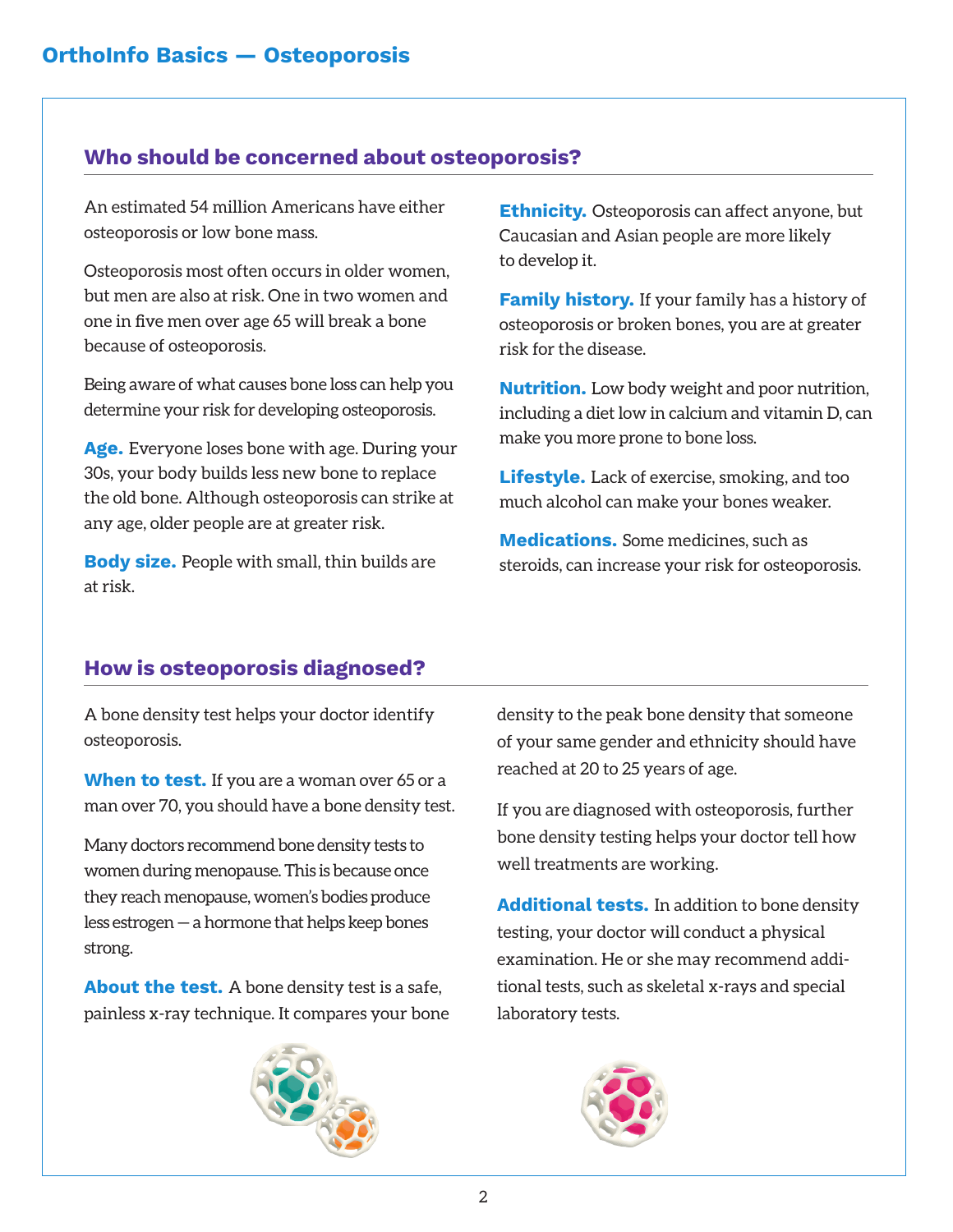#### **How is osteoporosis treated?**

Because lost bone cannot be replaced, treatment for osteoporosis focuses on preventing further bone loss.

**Team approach.** Treatment is often a team effort by your family physician or internist, orthopaedist, gynecologist, and endocrinologist.

**Treatment options.** Exercise, a balanced diet, and healthy lifestyle are key components of osteoporosis treatment. Physical therapy or exercise programs that emphasize balance training — such as tai chi — may help to prevent falls.

Estrogen replacement therapy and other medications can help people with osteoporosis increase bone mass and reduce their risk for fracture.



#### **How can I prevent osteoporosis?**

You can take action to keep your bones healthy and slow down bone loss.

**Eat a diet rich in calcium.** Whatever your age or health status, you need calcium to keep your bones strong.

Men and women age 19 to 50 need at least 1,000 milligrams of calcium each day. After age 50, your body needs 1,200 to 1,500 milligrams.

Great sources of calcium are dairy products like yogurt and cheese, calcium-fortified orange juice and cereals, tofu and soy products, sardines, and green leafy vegetables like broccoli and collard greens.

Calcium supplements can also help. Talk to your doctor before taking any supplements.

**Get enough Vitamin D.** Vitamin D helps your body use calcium. Men and women age 19 to 70 need 600 IU of vitamin D each day. After age 70, your body needs 800 IU. Being in the sun 5 to 15 minutes a week or taking a multivitamin may provide enough vitamin D.

**Exercise.** Like muscles, bones need exercise to stay strong. Thirty minutes of weight-bearing exercise 3 to 4 times a week is a good goal. Weight-bearing describes any activity you do on your feet that works your bones and muscles against gravity. With regular weightbearing exercise, your bone builds more cells and becomes stronger.

Some activities recommended to build strong bones include:

- Brisk walking, jogging, and hiking
- Tennis and other racquet sports
- Team sports, such as soccer, baseball, and basketball
- Dancing, step aerobics, and stair climbing
- Weight training with free weights or machines
- Although swimming and bicycling are not weight-bearing activities, they are good alternatives if you have a health condition that prevents weight-bearing exercise

**Lead a healthy lifestyle.** Smoking and excessive alcohol use have been linked to osteoporosis.